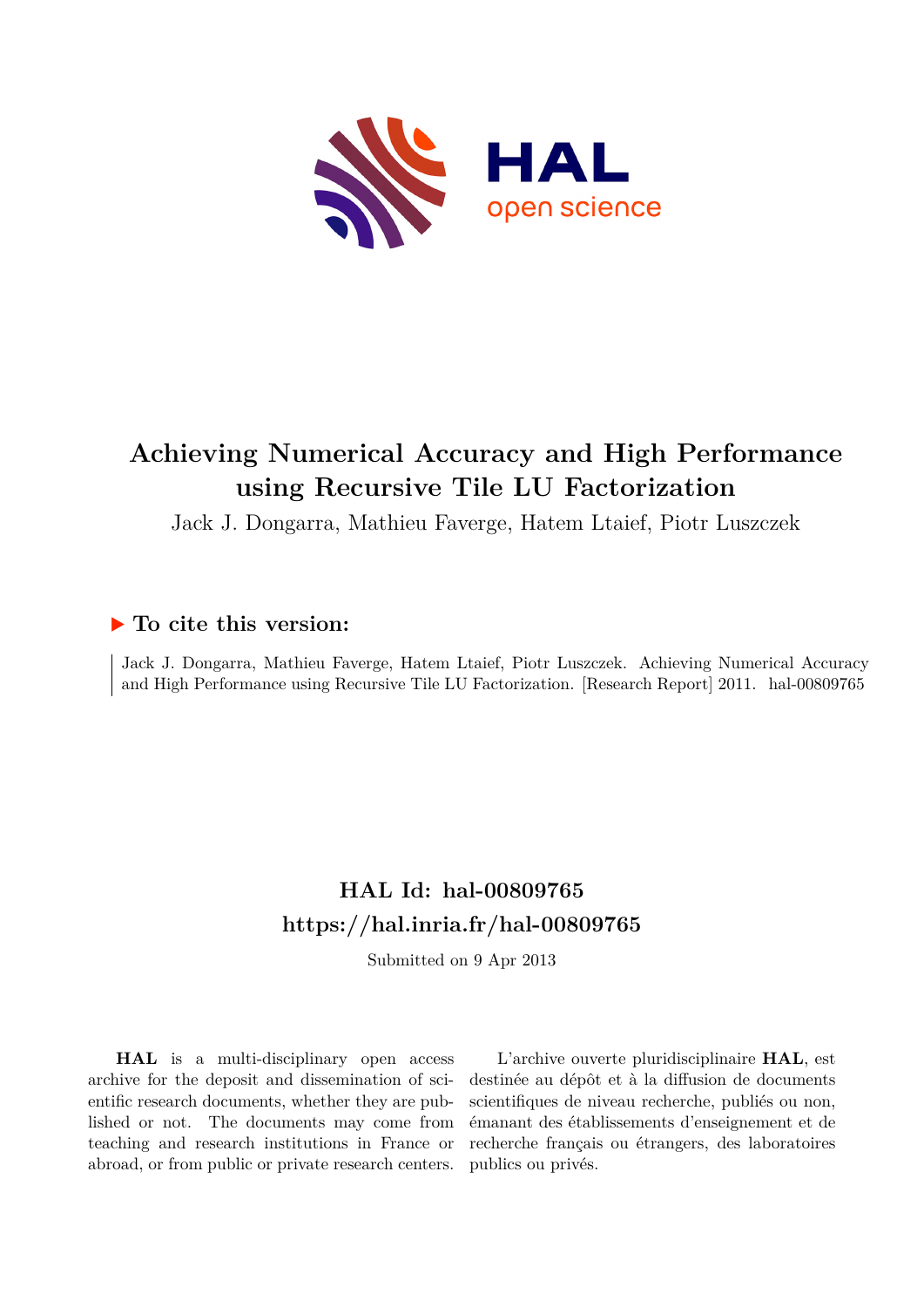## **Achieving Numerical Accuracy and High Performance using Recursive Tile LU Factorization**

Jack Dongarra $^1$ , Mathieu Faverge $^1$ , Hatem Ltaief $^2$ , and Piotr Luszczek $^1$ 

<sup>1</sup> Department of Electrical Engineering and Computer Science University of Tennessee, Knoxville <sup>2</sup> KAUST Supercomputing Laboratory Thuwal, Saudi Arabia {dongarra,faverge,luszczek}@eecs.utk.edu Hatem.Ltaief@kaust.edu.sa

**Abstract.** The LU factorization is an important numerical algorithm for solving systems of linear equations in science and engineering, and is characteristic of many dense linear algebra computations. It has even become the de facto numerical algorithm implemented within the LINPACK benchmark to rank the most powerful supercomputers in the world, collected bt the TOP500 website. In this context, the challenge in developing new algorithms for the scientific community resides in the combination of two goals: achieving high performance and maintaining the accuracy of the numerical algorithm. This paper proposes a novel approach for computing the LU factorization in parallel on multicore architectures, which not only improves the overall performance, but also sustains the numerical quality of the standard LU factorization algorithm with partial pivoting. While the update of the trailing submatrix is computationally intensive and highly parallel, the inherently problematic portion of the LU factorization is the panel factorization due to its memory-bound characteristic as well as the atomicity of selecting the appropriate pivots. Our approach uses a parallel fine-grained *recursive* formulation of the panel factorization step and implements the update of the trailing submatrix with the *tile* algorithm. Based on conflict-free partitioning of the data and lockless synchronization mechanisms, our implementation lets the overall computation flow naturally without contention. The dynamic runtime system called QUARK is then able to schedule tasks with heterogeneous granularities and to transparently introduce algorithmic lookahead. The performance results of our implementation are competitive compared to the currently available software packages and libraries. In particular, it is up to 40% faster when compared to the equivalent Intel MKL routine and up to 3-fold faster than LAPACK with multithreaded Intel MKL BLAS.

**Keywords:** recursion; LU factorization; parallel linear algebra; shared-memory synchronization; threaded parallelism

## **1 Introduction**

The multicore era has forced the scientific software community to reshape their state-of-the-art numerical libraries to be able to address the massive parallelism as well as the memory hierarchy design brought by this architecture. Indeed, LAPACK [1] has shown some significant limitations on such platforms and can only achieve a small portion of the theoretical peak performance [2]. The reasons for this are mainly threefold: (1) the overhead of its fork-join model of parallelism, (2) the coarse-grained task granularity and (3) the memory-bound nature of the panel factorization.

The PLASMA library  $\lceil 3, 4 \rceil$  initiated, with other software packages like FLAME  $\lceil 5 \rceil$ , this effort of redesigning standard numerical algorithms to match the hardware requirements of multicore architectures. Successful high performance results have already been reported for one-sided factorizations (e.g., QR/LQ, LU and Cholesky factorizations) and more recently, for the tridiagonal reduction needed to solve the symmetric eigenvalue problems [6]. Based on tile data layout, which consists of splitting the matrix into small square regions of data contiguous in memory, PLASMA has alleviated the bottlenecks (1) and (2) from LAPACK by rather bringing the parallelism to the fore, minimizing the synchronization overhead, and relying on dynamic scheduling of fine-grained tasks. However, the panel factorization phase has not really been improved for the one-sided factorizations. It is still rich in memory-bound operations and runs sequentially. The performance impact of the sequential panel for one-sided factorizations is somewhat minimal though and mostly hidden by the large amount of fine-grained parallelism introduced in the update of the trailing submatrix. However, the performance gain comes at the price of numerical issues, particularly for the LU factorization. Indeed, the numerical accuracy of the solution has been deteriorated due to the necessary replacement of the standard partial pivoting scheme in the panel factorization by an incremental pivoting strategy [7]. The number of pivoted elements dramatically increases, which may eventually trigger a considerable growth pivot factor and can potentially make the whole numerical scheme unstable [8-10].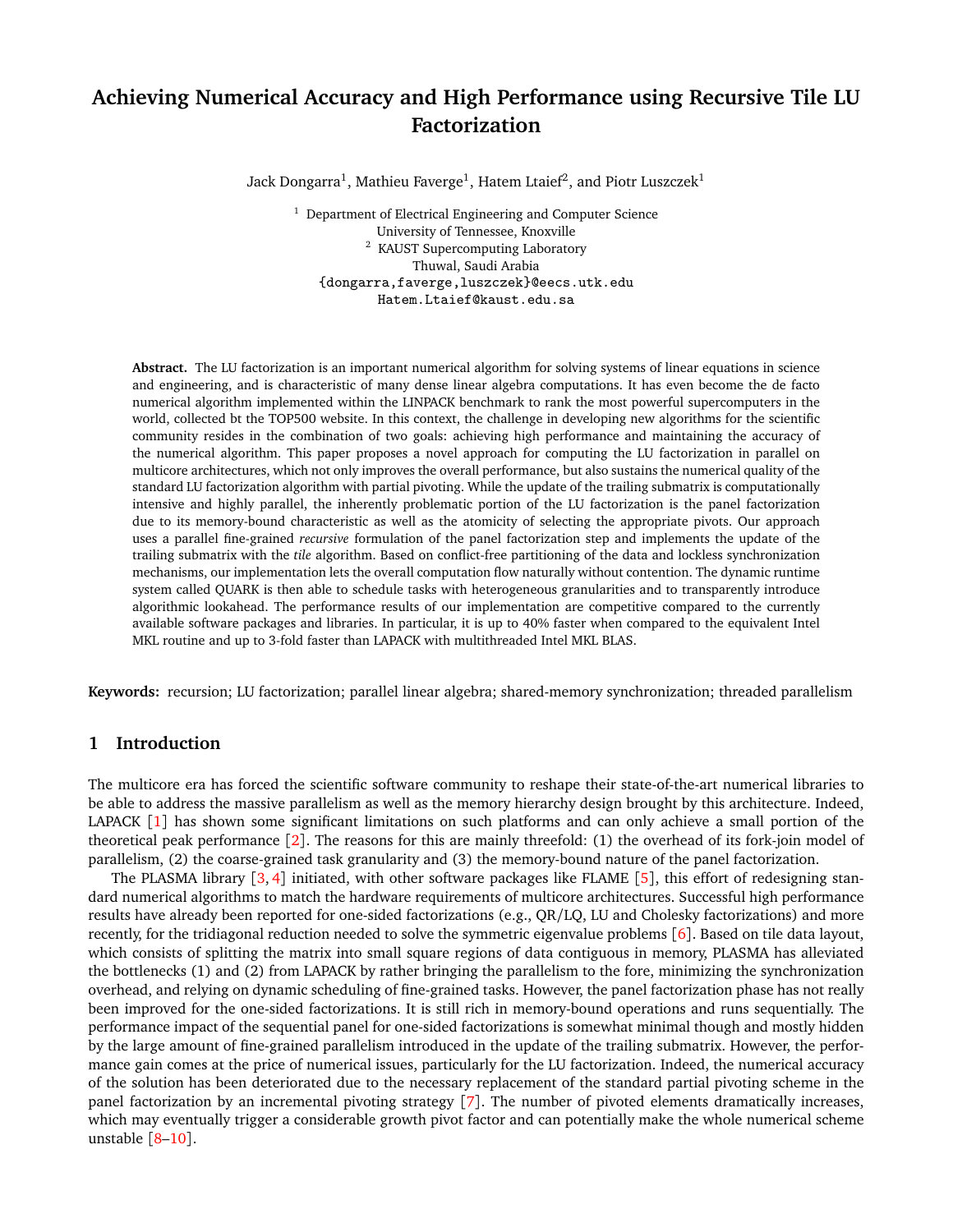This paper presents a novel approach for computing the LU factorization on multicore architectures, which not only improves the overall performance compared to LAPACK and PLASMA, but also sustains the numerical quality of the standard LU factorization algorithm with partial pivoting. The originality of this work resides in the improvement of the panel factorization with partial pivoting. Involving mostly Level 2 BLAS operations, the parallelization of the panel is very challenging because of the low ratio between the amount of transferred data from memory and the actual computation. The atomicity of selecting the appropriate pivots is yet another issue, which has prevented efficient parallel implementation of the panel.

Our approach uses a parallel fine-grained *recursive* formulation of the panel factorization step while the update of the trailing submatrix follows the *tile* algorithm principles. The fine-grained computation occurs at the level of the small caches associated with the cores, which may potentially engender super-linear speedups. The recursive formulation of the panel allows one to take advantage of the different memory hierarchy levels and to cast memory-bound kernels into Level 3 BLAS operations to increase the computational rate even further. Based on conflict-free partitioning of the data and lockless synchronization mechanisms, our implementation lets the parallel computation flow naturally without contention and reduces synchronization. The dynamic runtime system called QUARK  $\lceil 11, 12 \rceil$  (also used in PLASMA) is then able to schedule sequential tasks (from the update of the trailing submatrix) and parallel tasks (from the panel factorization) with heterogeneous granularities. The execution flow can then be depicted by a directed acyclic graph (DAG), where nodes represent computational tasks and edges define the dependencies between them. The DAG is actually never built entirely since it would obviously not fit in the main memory for large matrix sizes. As the computation progresses, the DAG is unrolled just enough to initiate lookahead between subsequent steps of the factorization. Only the tasks located within a particular window are therefore instantiated. This window size may be tuned for maximum performance. Moreover, QUARK can transparently integrate algorithmic lookahead in order to overlap successive computational steps, and to keep all processing units busy during the execution time as much as possible.

The remainder of this paper is organized as follows. Section 2 gives an overview of similar projects in this area. Section 3 recalls the algorithmic aspects and the pivoting schemes of the existing block LU (LAPACK) and tile LU (PLASMA) factorizations. Section 4 describes our new approach to compute the tile LU factorization with partial pivoting using a parallel recursive panel. Section 5 presents some implementation details. Section 6 presents performance results of the overall algorithm. Also, comparison tests are run on shared-memory architectures against the corresponding routines from LAPACK [1] and the vendor library Intel MKL version 10.3 [13]. Finally, Section 7 summarizes the results of this paper and describes the ongoing work.

## **2 Related Work**

This Section presents previous similar works in implementing a recursive and/or parallel panel of the LU factorization.

Recursive formulation of a one-sided factorization (QR) and its parallel implementation has been done on a shared memory machine [14]. Three differences stand out. First, the authors used a sequential panel factorization. This led to the second difference: lack of nested parallelism that we employ. And thirdly, master-worker parallelization was used instead of dynamic DAG scheduling.

Georgiev and Wasniewski [15] presented a recursive version of the LU decomposition. They implemented recursive versions of the main LAPACK and BLAS kernels involved in the factorization i.e., xGETRF and xGEMM, xTRSM, respectively. Their original code is in Fortran 90 and they relied on the compiler technology to achieve the desired recursion.

Recursion was also successfully used in the context of sparse matrix LU factorization [16]. It lacked pivoting code, which is essential to ensure numerical stability of our implementation. In addition, here, we focus on dense matrices only – not the sparse ones.

A distributed memory version of the LU factorization has been attempted and compared against ScaLAPACK's implementation  $[17]$ . One problem cited by the authors was excessive, albeit provably optimal, communication requirements inherent in the algorithm. This is not an issue in our implementation because we focus exclusively on the shared memory environment. Similarly, our open source implementation of the High Performance LINPACK benchmark [18] uses recursive panel factorization on local data, thus avoiding the excessive communication cost.

More recently, panel factorization has been successfully parallelized and incorporated into a general LU factorization code [19] using Level 1 BLAS; this is a flat parallelism model with fork-join execution (closely related to Bulk Synchronous Processing). The authors refer to their approach as Parallel Cache Assignment (PCA). Our work differs in a few key aspects. We employ recursive formulation  $\lceil 20 \rceil$  and therefore are able to use Level 3 BLAS as opposed to just Level 1 BLAS. Another important difference is the nested parallelism with which we have the flexibility to allocate only a small set of cores for the panel work while other cores carry on with the remaining tasks such as the Schur complement updates. Finally, we use dynamic scheduling that executes fine grained tasks asynchronously, which is drastically different from a fork-join parallelism. A more detailed account of the differences is given in Section 4.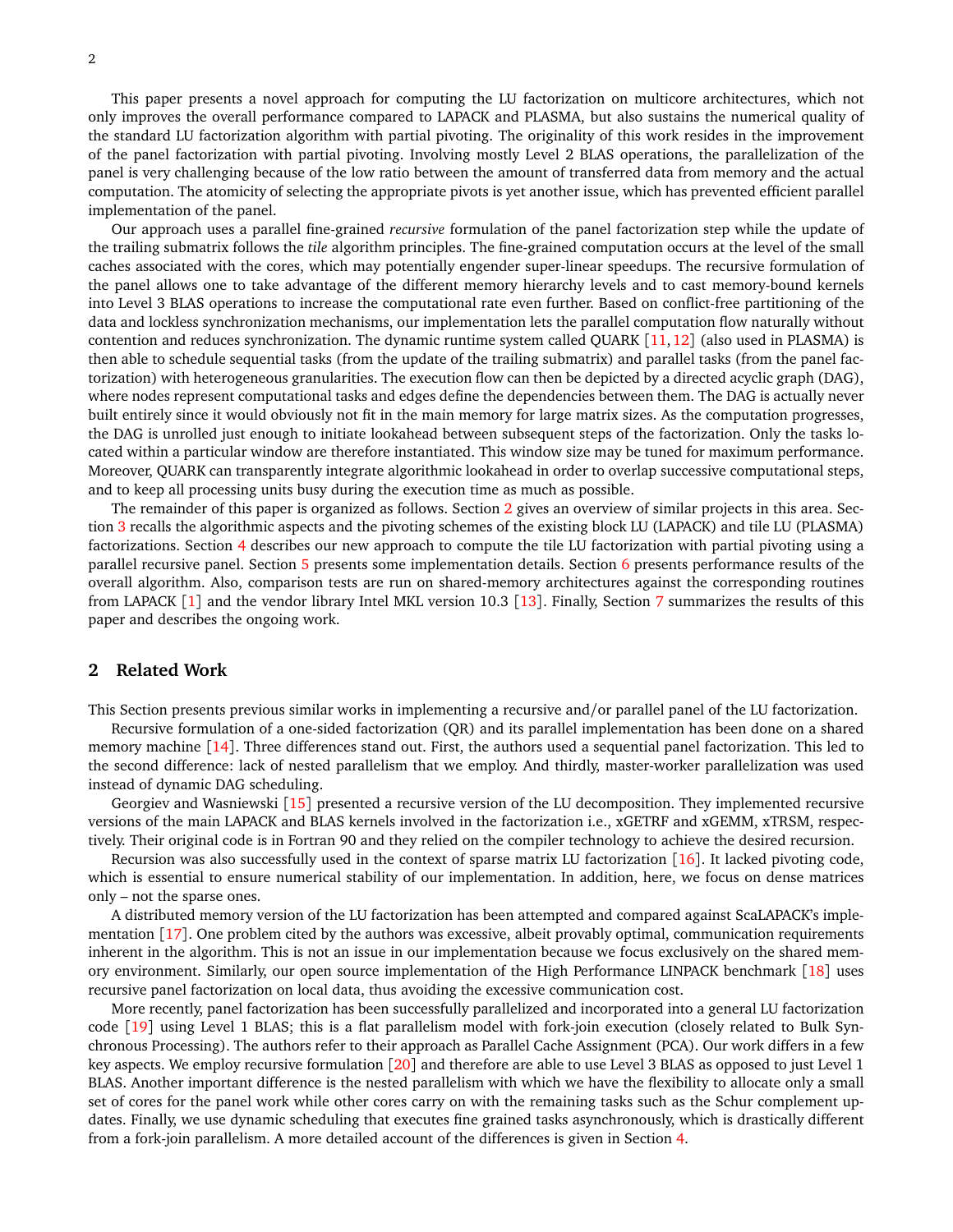Last but not least, Chan et. al [21] implemented the classical LU factorization with partial pivoting (within the FLAME framework), in which the authors basically separate the runtime environment from the programmability issues (i.e., the generation of the corresponding DAG). There are mainly two differences with the work presented in this paper: (1) their lookahead opportunities are determined by sorting the enqueued tasks in a separate stage called an *analyzer phase*, while in our case, the lookahead occurs naturally at runtime during the process of pursuing the critical path of the DAG (and can also be strictly enforced by using priority levels), and (2) we do not require a copy of the panel, called a *macroblock*, in standard column-major layout in order to determine the pivoting sequence, but we had rather implemented an optimized parallel memory-aware kernel, which performs an *in-place* LU panel factorization with partial pivoting. Both of these lead to high performance.

## **3 The Block and Tile LU Factorizations**

This Section describes the block and tile LU factorization as implemented in the LAPACK and PLASMA libraries, respectively.

#### **3.1 The Block LU from LAPACK**

Block algorithms in LAPACK [1] surfaced with the emergence of cache-based architectures. They are characterized by a sequence of panel-update computational phases. The panel phase calculates all transformations using mostly memorybound operations and applies them as a block to the trailing submatrix during the update phase. This panel-update sequence introduces unnecessary synchronization points and lookahead is prevented, while it can be conceptually achieved. Moreover, the parallelism in the block algorithms implemented in LAPACK resides in the BLAS library, which follows the fork-join paradigm. In particular, the block LU factorization is no exception and the atomicity of the pivot selection has further exacerbated the problem of the lack of parallelism and the synchronization overhead. At the same time, the LU factorization is numerically stable in practice, and produces a reasonable growth factor. Last but not least, the LAPACK library also uses the standard column-major layout from Fortran, which may not be appropriate in the current and next generation of multicore architectures.

## **3.2 The Tile LU from PLASMA**

Tile algorithms implemented in PLASMA [3] propose to take advantage of the small caches associated with the multicore architecture. The general idea is to arrange the original dense matrix into small square regions of data which are contiguous in memory. This is done to allow efficiency by allowing the tiles to fit into the core's caches. Figure 1 shows how the translation proceeds from column-major to tile data layout. Breaking the matrix into tiles may require a redesign of the standard numerical linear algebra algorithms. Furthermore, tile algorithms allow parallelism to be brought to the fore and expose sequential computational fine-grained tasks to benefit from any dynamic runtime system environments, which will eventually schedule the different tasks across the processing units. The actual framework boils down to scheduling a directed acyclic graph (DAG), where tasks represent nodes and edges define the data dependencies between them. This may produce an out-of-order execution and therefore, permits the removal of the unnecessary synchronization points between the panel and update phases noticed in the LAPACK algorithms. Lookahead opportunities also become practical and engender a tremendous amount of concurrent tasks. Unlike the Cholesky factorization, the original QR and LU factorizations had to be redesigned to work on top of a tile data layout. The tile QR factorization is based on orthogonal transformations and therefore, it did not numerically suffer from the necessary redesign. However, the tile LU factorization has seen its pivoting scheme completely revised. The partial pivoting strategy has been replaced by the incremental pivoting. It consists of performing pivoting in the panel computation between two tiles on top of each other, and this mechanism is reproduced further down the panel in a pairwise fashion. And obviously, this pivoting scheme may considerably deteriorate the overall stability of the LU factorization  $[8–10]$ .

As a matter of fact, the goal of our new LU implementation is to achieve high performance, comparable to PLASMA, while sustaining numerical stability of the standard LU implementation in LAPACK.

## **4 Parallel Recursive LU Factorization of a Panel**

This Section describes one of our most unique contributions, which is the parallelization of the LU factorization of a matrix panel using the recursive algorithm [20].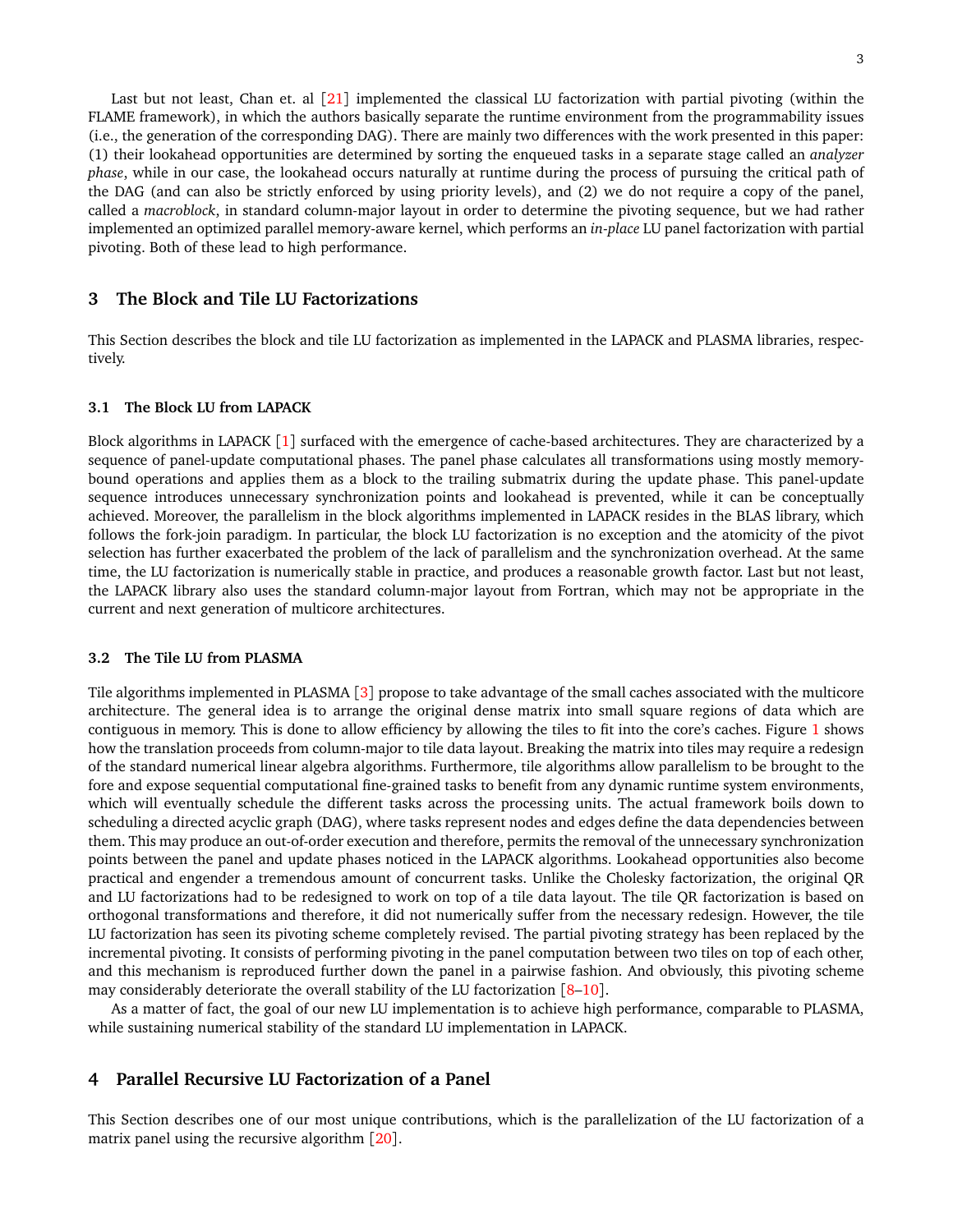

**Fig. 1.** Translation from LAPACK layout (column-major) to tile data layout

| function $\times$ GETRFR(M, N, column) {                  |                                     |
|-----------------------------------------------------------|-------------------------------------|
| if $N == 1$ {                                             | single column, recursion stops      |
| $idx = split \quad kAMAX()$                               | compute local maximum of modulus    |
| $\text{gidx} = \text{combine } \text{lxAMAX}(\text{idx})$ | combine local results               |
| split xSCAL()<br>$\}$ else $\{$                           | scale local data                    |
| xGETRFR(M, N/2, column)                                   | recursive call to factor left half  |
| $x$ LASWP $()$                                            | pivoting forward                    |
| split $\times$ TRSM $()$                                  | triangular solve                    |
| split xGEMM()                                             | Schur's complement                  |
| xGETRFR(M, N-N/2, column+N/2)                             | recursive call to factor right half |
| $x$ LASWP $()$                                            | pivoting backward                   |
|                                                           |                                     |

**Fig. 2.** Pseudo-code for the recursive panel factorization on column major layout.

#### **4.1 Recursive Algorithm and Its Advantages**

Figure 2 shows a pseudo-code of our recursive implementation. Even though the panel factorization is a lower order term –  $O(N^2)$  – from the computational complexity perspective [22], it still poses a problem in the parallel setting from the theoretical [23] and practical standpoints [19]. To be more precise, the combined panel factorizations' complexity for the entire matrix is

*O*(N <sup>2</sup>NB),

where N is panel height (and matrix dimension) and NB is panel width. For good performance of BLAS calls, panel width is commonly increased. This creates tension if the panel is a sequential operation because a larger panel width results in larger Amdahl's fraction [24]. Our own experiments revealed this to be a major obstacle to proper scalability of our implementation of tile LU factorization with partial pivoting – a result consistent with related efforts [19].

Aside from gaining high level formulation free of low level tuning parameters, recursive formulation permits to dispense of a higher level tuning parameter commonly called algorithmic blocking. There is already panel width – a tunable value used for merging multiple panel columns together. Non-recursive panel factorizations could potentially establish another level of tuning called *inner-blocking* [2,4]. This is avoided in our implementation.

### **4.2 Data Partitioning**

The challenging part of the parallelization is the fact that the recursive formulation suffers from inherent sequential control flow that is characteristic of the column-oriented implementation employed by LAPACK and ScaLAPACK. As a first step then, we apply a 1D partitioning technique that has proven successful before  $[19]$ . We employed this technique for the recursion-stopping case: single column factorization. The recursive formulation of the LU algorithm poses another problem, namely the use of Level 3 BLAS call for triangular solve  $-xTRSM()$  and LAPACK's auxiliary routine for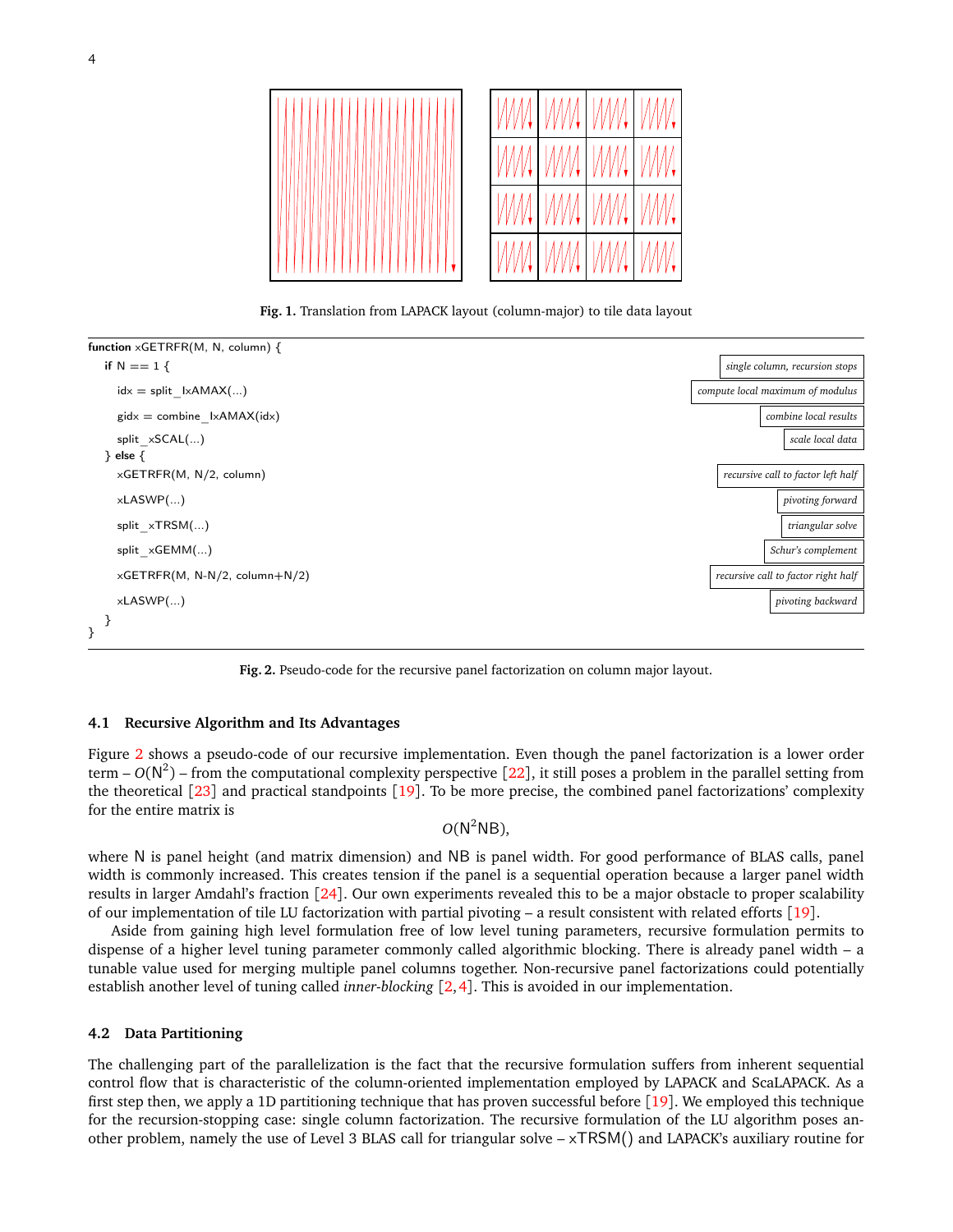

**Fig. 3.** Fixed partitioning scheme used in the parallel recursive panel factorization.

swapping named xLASWP(). Both of these calls do not readily lend themselves to the 1D partitioning scheme due to two main reasons:

- 1. each call to these functions occurs with a variable matrix size and
- 2. 1D partitioning makes the calls dependent upon each other thus creating synchronization overhead.

The latter problem is fairly easy to see as the pivoting requires data accesses across the entire column and memory locations may be considered random. Each pivot element swap would then require coordination between the threads that the column is partitioned amongst. The former issue is more subtle in that the overlapping regions of the matrix create a memory hazard that may be at times masked by the synchronization effects occurring in other portions of the factorization. To deal with both issues at once, we chose to use 1D partitioning across the rows and not across the columns as before. This removes the need for extra synchronization and affords us parallel execution, albeit a limited one due to the narrow size of the panel.

The Schur complement update is commonly implemented by a call to Level 3 BLAS kernel xGEMM() and this is also a new function that is not present within the panel factorizations from LAPACK and ScaLAPACK. Parallelizing this call is much easier than all the other new components of our panel factorization. We chose to reuse the acrosscolumns 1D partitioning to simplify the management of overlapping memory references and to again reduce resulting synchronization points.

To summarize the observations that we made throughout the preceding text, we consider data partitioning among the threads to be of paramount importance. Unlike the PCA method  $\lceil 19 \rceil$ , we do not perform extra data copy to eliminate memory effects that are detrimental to performance such as TLB misses, false sharing, etc. By choosing the recursive formulation, we rely instead on Level 3 BLAS to perform these optimizations for us. Not surprisingly, this was also the goal of the original recursive algorithm and its sequential implementation  $\lceil 20 \rceil$ . What is left to do for our code is the introduction of parallelism that is commonly missing from Level 3 BLAS when narrow rectangular matrices are involved.

Instead of low level memory optimizations, we turned our focus towards avoiding synchronization points and let the computation proceed asynchronously and independently as long as possible until it is absolutely necessary to perform communication between threads. One design decision that stands out in this respect is the fixed partitioning scheme. Regardless of the current column height (within the panel being factored), we always assign the same amount of rows to each thread except for the first thread. Figure 3 shows that this causes a load imbalance as the thread number 0 has progressively smaller amounts of work to perform as the panel factorization progresses from the first to the last column. This is counter-balanced by the fact that the panels are relatively tall compared to the number of threads and the first thread usually has greater responsibility in handling pivot bookkeeping and synchronization tasks.

The tile data layout specific to PLASMA algorithms does not allow such partitioning. In this case, the partition is then following the tile structure and each thread handles a fixed number of tiles. The second problem due to this data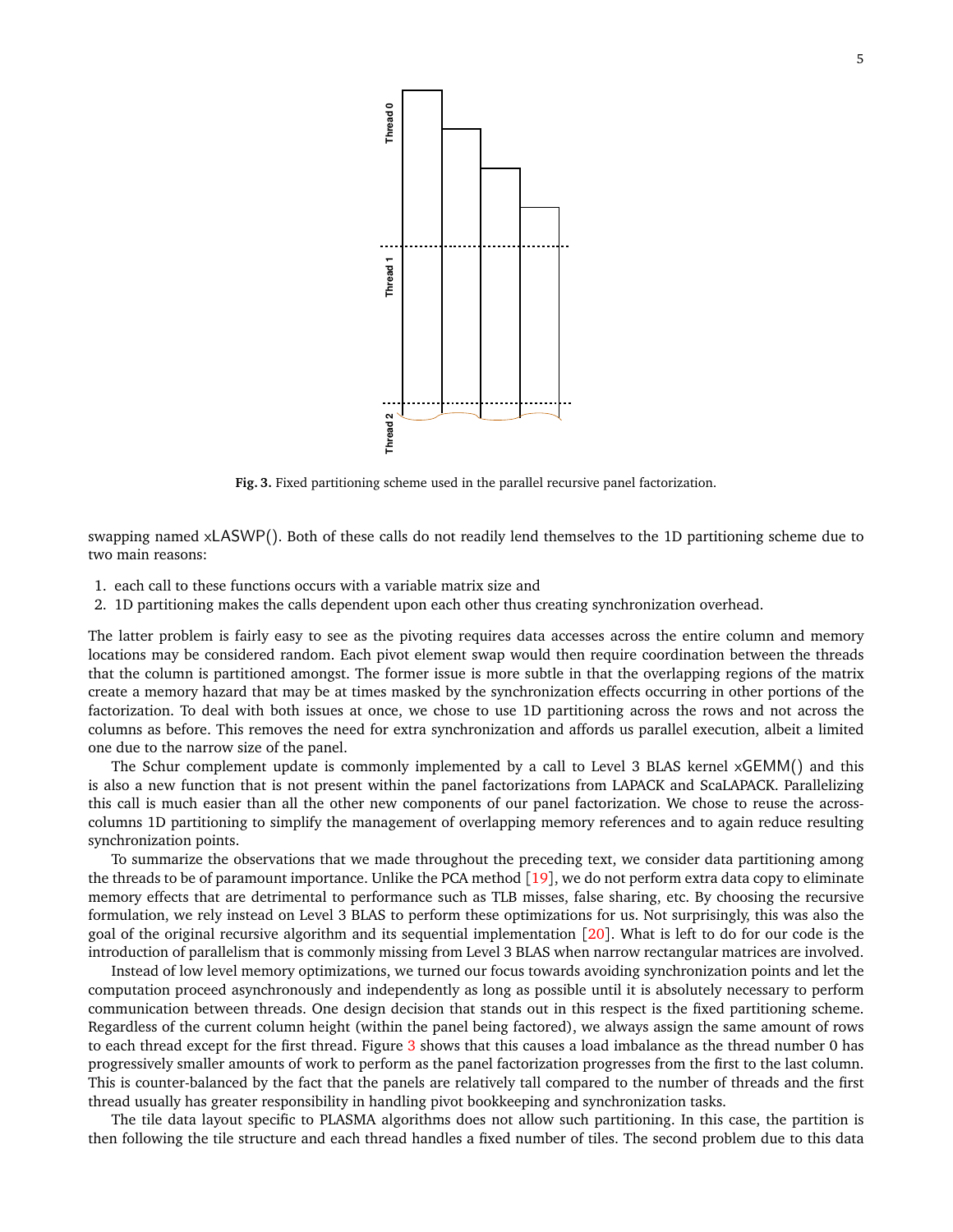| function xGETRFR(M, N, column) {                          |                                                            |
|-----------------------------------------------------------|------------------------------------------------------------|
| xGETRFR(M, N/2, column)                                   | recursive call to factor left half                         |
| $x$ LASWP $()$                                            | pivoting forward                                           |
| $xTRSM$ ()                                                | triangular solve on the first tile                         |
| foreach local tile $\{$                                   |                                                            |
| $xSCAL( N/2-1 )$                                          | scale the last column of the left part                     |
| $xGEMM$ ()                                                | Schur's complement                                         |
| $idx = kAMAX(N/2)$                                        | update local maximum of the first column in the right part |
|                                                           |                                                            |
| $\text{gidx} = \text{combine } \text{lxAMAX}(\text{idx})$ | combine local results                                      |
| xGETRFR(M, N-N/2, column+N/2)                             | recursive call to factor right half                        |
| $x$ LASWP $()$                                            | pivoting backward                                          |
|                                                           |                                                            |

**Fig. 4.** Pseudo-code for the recursive panel factorization on tile layout.

storage is the number of cache misses generated by the algorithm described previously. If each stage is performed one after another (scale the column, compute the Schur complement and search the pivot), they will each require a loop over the tiles owned by the current thread, making it three loops over all the tiles of the panel. All the benefit from this data storage is then lost in memory load. The solution is to reorder the three stages to apply them in one shot to each tile as described by the figure 4).

#### **4.3 Scalability Results of the Parallel Recursive Panel Kernel**

Figures 5 and 6 show a scalability study using column-major layout (used in LAPACK) and tile layout (used in PLASMA), respectively, on the four socket, twelve core NUMA *Opteron-48* machine (see Section 6.1 for detailed hardware specifications) of our parallel recursive panel LU factorization with four different panel widths: 32, 64, 128, and 256 against equivalent routines from LAPACK. The idea is to highlight and to understand the impact of the data layout on our recursive parallel panel algorithm. We limit our parallelism level to 12 cores (one socket) because our main factorization needs the remaining cores for updating the trailing submatrix. First of all, the parallel panel implementation based on column-major layout achieves the best performance compared to the tile layout. Indeed, as shown in Figure 3 with column-major layout, thread 0 loads into the local cache memory not only its data partition but also the remaining data from the other thread partitions, which obviously contributes in preventing invalid cache lines. In contrast, the recursive parallel panel LU algorithm with tile layout may engender high bus traffic since each thread needs to acquire its own data partition independently from each other (latency overhead). Secondly, when compared with the panel factorization routine xGETF2() (mostly Level 2 BLAS), we achieve super-linear speedup for a wide range of panel heights with the maximum achieved efficiency exceeding 550%. In an arguably more relevant comparison against the xGETRF() routine, which could be implemented with mostly Level 3 BLAS, we achieve perfect scaling for 2 and 4 threads and easily exceed 50% efficiency for 8 and 16 threads. This is consistent with the results presented in the related work section [19].

#### **4.4 Further Implementation Details and Optimization Techniques**

We exclusively use lockless data structures [25] throughout our code. This choice was dictated by fine granularity synchronization, which occurs during the pivot selection for every column of the panel and at the branching points of the recursion tree. Synchronization using mutex locks was deemed inappropriate at such frequency as it has a potential of incurring system call overhead.

Together with lockless synchronization, we use *busy waiting* on shared-memory locations to exchange information between threads using a coherency protocol of the memory subsystem. While fast in practice [19], this causes extraneous traffic on the shared-memory interconnect, which we aim to avoid. We do so by changing busy waiting for computations on independent data items. Invariably, this leads to reaching the parallel granularity levels that are most likely hampered by spurious memory coherency traffic due to false sharing. Regardless of the drawback, we feel this is a satisfactory solution as we are motivated by avoiding busy waiting, which creates even greater demand for intercore bandwidth because it has no useful work to interleave with the shared-memory polling. We refer this optimization technique as *delayed waiting*.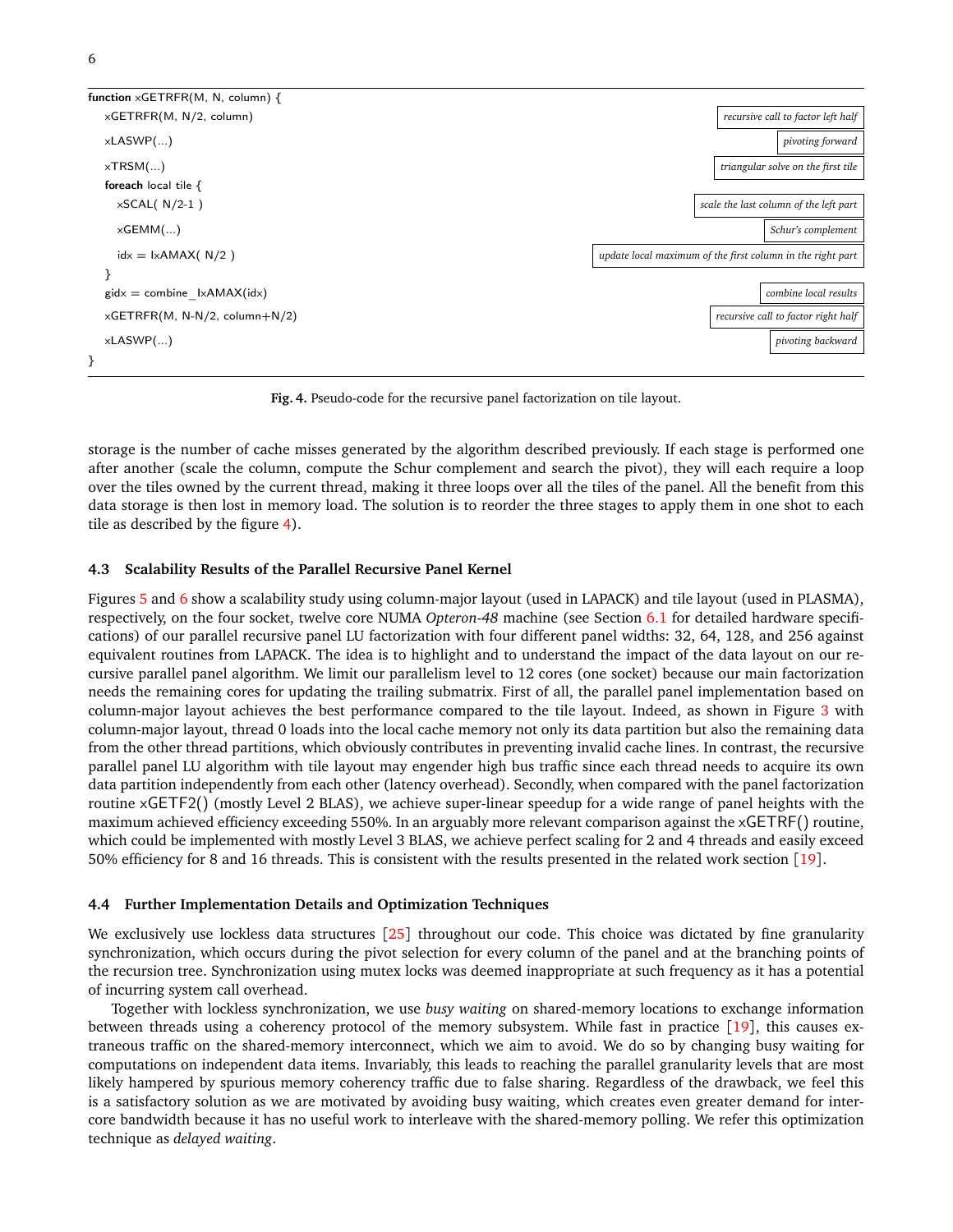



18

1 thread

11

1 thread

**Fig. 5.** Scalability study of the recursive parallel panel factorization in double precision on LAPACK layout with various panel widths: 32 (top-left), 64 (top-right), 128 (bottom-left), and 256 (bottom-right).

Another technique we use to optimize the inter-core communication is what we call *synchronization coalescing*. The essence of this method is to conceptually group unrelated pieces of code that require a synchronization into a single aggregate that synchronizes once. The prime candidate for this optimization is the search and the write of the pivot index. Both of these operations require a synchronization point. The former needs a parallel reduction operation while the latter requires global barrier. Neither of these are ever considered to be related to each other in the context of sequential parallelization. But with our synchronization coalescing technique, they are deemed related in the communication realm and, consequently, we implemented them in our code as a single operation.

Finally, we introduced a *synchronization avoidance* paradigm whereby we opt for multiple writes to shared memory locations instead of introducing a memory fence (and potentially a global thread barrier) to ensure global data consistency. Multiple writes are usually considered a hazard and are not guaranteed to occur in a specific order in most of the consistency models for shared memory systems. We completely side step this issue, however, as we guarantee algorithmically that each thread writes exactly the same value to memory. Clearly, this seems as an unnecessary overhead in general, but in our tightly coupled parallel implementation this is a worthy alternative to either explicit (via inter-core messaging) or implicit (via memory coherency protocol) synchronization. In short, this technique is another addition to our contention-free design.

Portability, and more precisely, performance portability, was also an important goal in our overall design. In our lock-free synchronization, we heavily rely on shared-memory consistency – a problematic feature from the portability standpoint. To address this issue reliably, we make two basic assumptions about the shared-memory hardware and the software tools. Both of which, to our best knowledge, are satisfied the majority of modern computing platforms. From the hardware perspective, we assume that memory coherency occurs at the cache line granularity. This allows us to rely on global visibility of loads and stores to nearby memory locations. What we need from the compiler tool-chain is an appropriate handling of C's volatile keyword. This, combined with the use of primitive data types that are guaranteed to be contained within a single cache line, is sufficient in preventing unintended shared-memory side effects.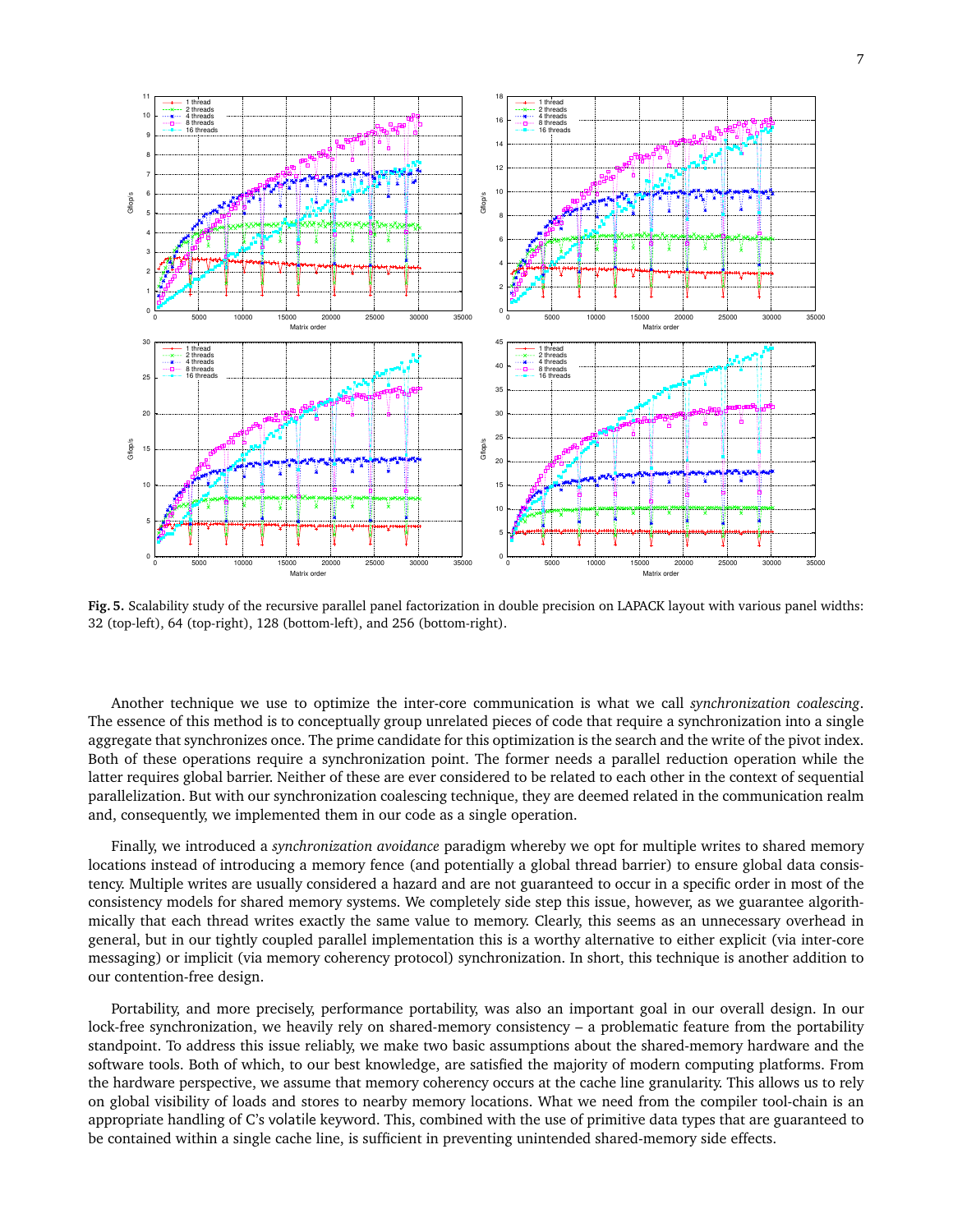

**Fig. 6.** Scalability study of the recursive parallel panel factorization in double precision on tile layout with various panel widths: 32 (top-left), 64 (top-right), 128 (bottom-left), and 256 (bottom-right).

## **5 Dynamic Scheduling and Lookahead**

This Section provides further details about the dynamic scheduling of the recursive tile LU factorization along with the runtime environment system employed to schedule the various heterogeneous computational tasks.

#### **5.1 Discussion of Implementation Variants**

Our implementation is qualified as *tile algorithm* because of the way it accesses the matrix data and not due to the way the matrix is stored in memory. In fact, our algorithm works equally well on matrices stored using either column-major or tile data layout.

Additionally, our code has been originally formulated while having in mind the right-looking variant of LU factorization  $[26]$  as it makes it easier to take advantage to the available parallelism. This variant was also chosen for LAPACK  $[1]$ and ScaLAPACK [27]. However, the execution flow of our code is driven by the data dependencies that are communicated to the QUARK runtime system. This may result in an asynchronous out-of-order scheduling. The dynamic runtime environment ensures that enough parallelism is available through the entire execution (right looking), while advancing the critical path for lookahead purposes (left looking). Therefore, the strict right-looking variant available in LAPACK [1] and ScaLAPACK [27] cannot be guaranteed anymore. The asynchronous nature of the DAG execution provides sufficient lookahead opportunities for many algorithmic variants to coexist with each other regardless of the visitation order of the DAG [28].

#### **5.2 Snapshot of the Parallel Recursive Tile LU Factorization**

Figure 7 shows the initial factorization steps of a matrix subdivided into 9 tiles (a 3-by-3 grid of tiles). The first step is a recursive parallel factorization of the first panel consisting of three leftmost tiles. Only when this finishes, the other tasks may start executing, which creates an implicit synchronization point. To avoid the negative impact on parallelism,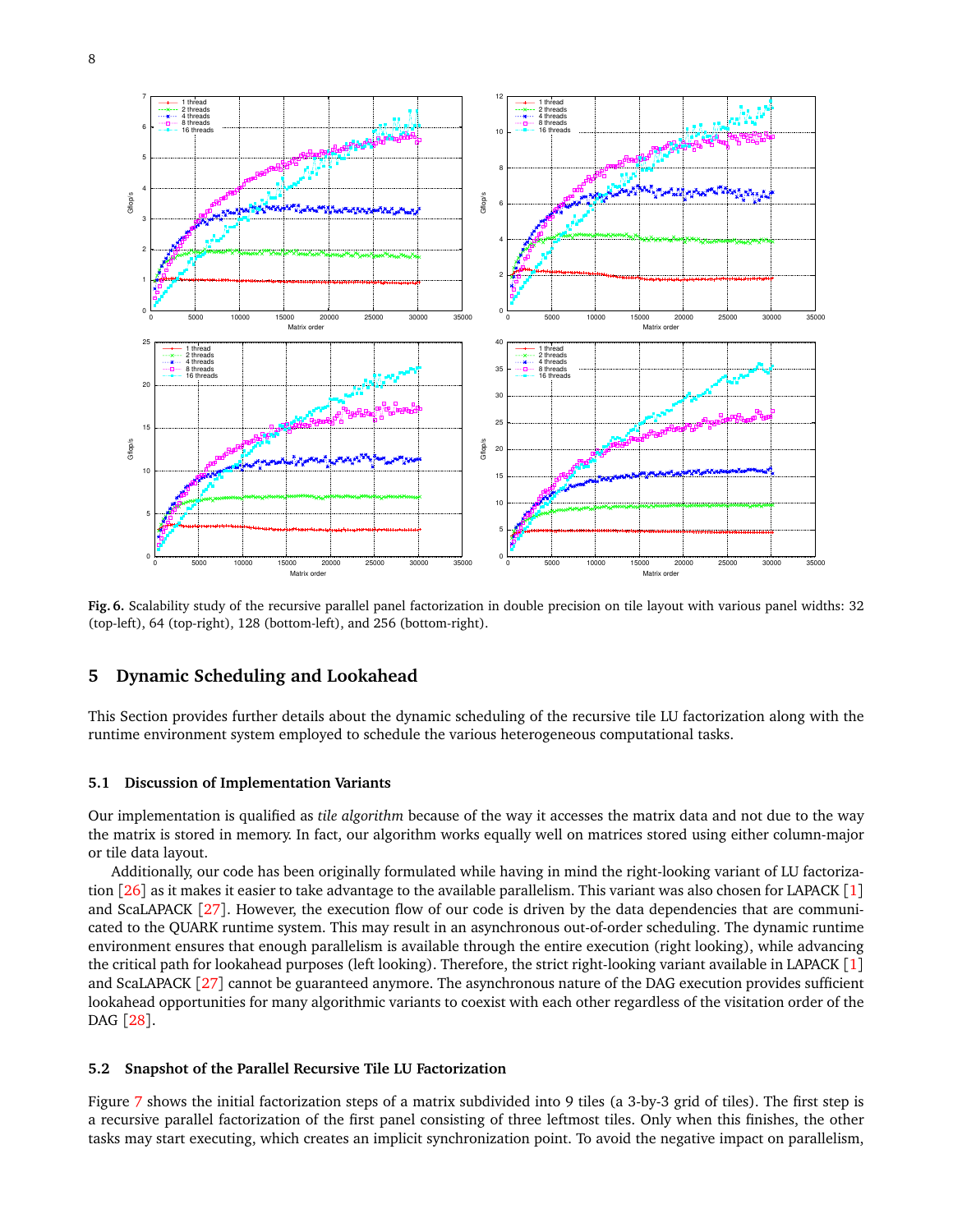

**Fig. 7.** Execution breakdown for recursive tile LU factorization: factorization of the first panel using the parallel kernel is followed by the corresponding updates to the trailing submatrix.

we execute this step on multiple cores (see Section 4 for further details) to minimize the running time. However, we use nested parallelism model as most of the tasks are handled by a single core and only the panel tasks are assigned to more than one core. Unlike similar implementations [19], we do not use all cores to handle the panel. There are two main reasons for this decision. First, we use dynamic scheduling that enables us to hide the negative influence of the panel factorization behind more efficient work performed by concurrent tasks. And second, we have clearly observed the effect of diminishing returns when using too many cores for the panel. Consequently, we do not use them all and instead we keep the remaining cores busy with other critical tasks.

The next step is pivoting to the right of the panel that has just been factorized. We combine in this step the triangular update (xTRSM in the BLAS parlance) because there is no advantage of scheduling them separately due to cache locality considerations. Just as the panel factorization locks the panel and has a potential to temporarily stall the computation, the pivot interchange has a similar effect. This is indicated by a rectangular outline encompassing the tile updated by xTRSM of the tiles below it. Even though so many tiles are locked by the triangular update, there is still a potential for parallelism because pivot swaps and the triangular update itself for a single column is independent of other columns. We can then easily split the operations along the tile boundaries and schedule them as independent tasks. This observation is depicted in Figure 7 by showing two xTRSM updates for two adjacent tiles in the topmost row of tiles instead of one update for both tiles at once.

The last step shown in Figure 7 is an update based on the Schur complement. It is the most computationally intensive operation in the LU factorization and is commonly implemented with a call to a Level 3 BLAS kernel called xGEMM. Instead of a single call that performs the whole update of the trailing submatrix, we use multiple invocations of the routine because we use a tile-based algorithm. In addition to exposing more parallelism and the ability to alleviate the influence the algorithm's synchronization points (such as the panel factorization), by splitting the Schur update operation we are able to obtain better performance than a single call to a parallelized vendor library [2].

One thing not shown in Figure 7 is pivoting to-the-left because it does not occur in the beginning of the factorization. It is necessary for the second and subsequent panels. The swaps originating from different panels have to be ordered correctly but are independent for each column, which is the basis for running them in parallel. The only inhibitor of parallelism then is the fact that the swapping operations are inherently memory-bound because they do not involve any computation. On the other hand, the memory accesses are done with a single level of indirection, which makes them very irregular in practice. Producing such memory traffic from a single core might not take advantage of the main memory's ability to handle multiple outstanding data requests and the parallelism afforded by NUMA hardware. It is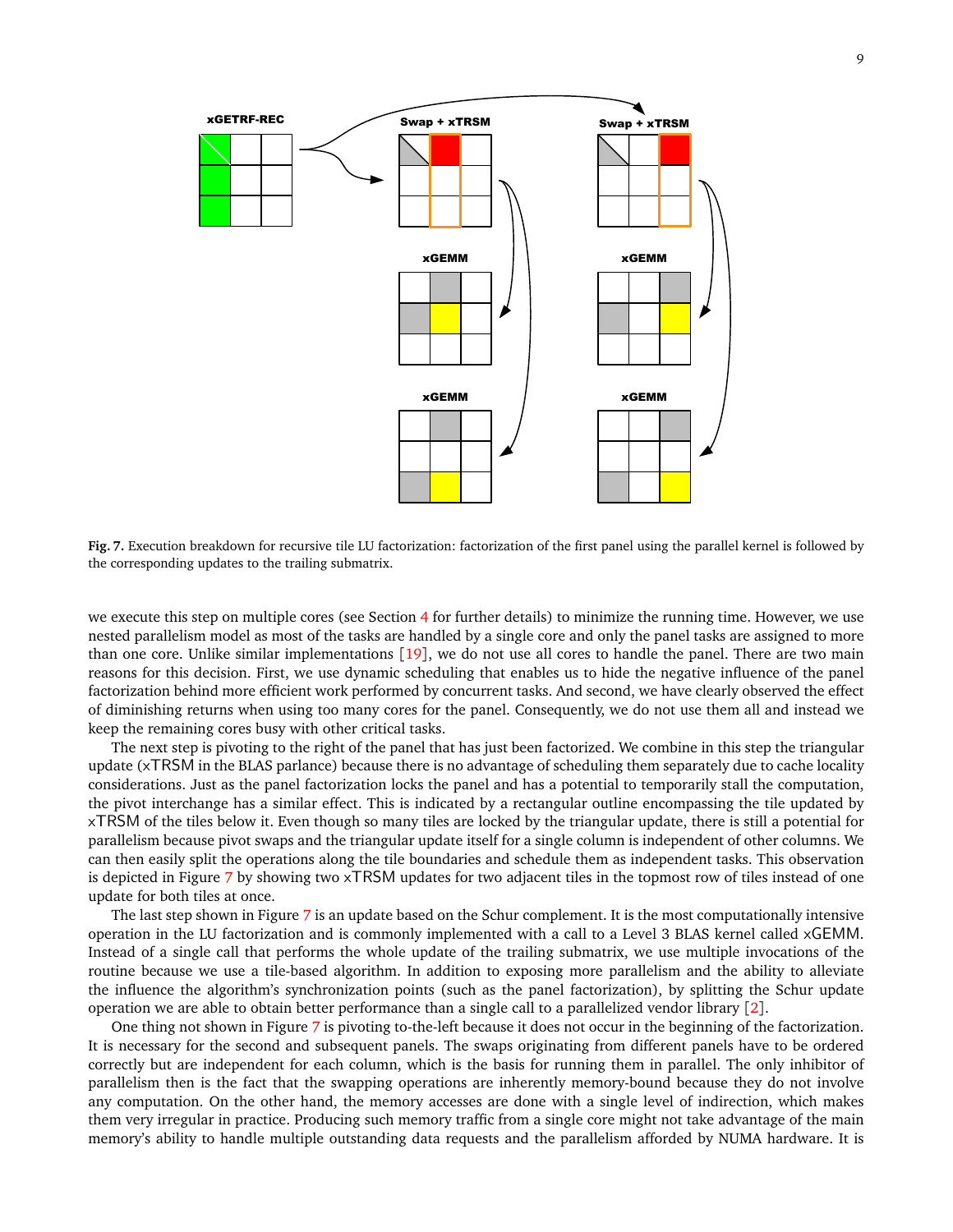

**Fig. 8.** Annoted DAG for parallel recursive tile LU factorization of a 3-by-3 tile matrix. The annotations are indicated with triangles.

also noteworthy to mention that the tasks performing the pivoting behind the panels are not located on the critical path, and therefore, are not essential for the remaining computational steps in the sense that they could potentially be delayed toward the end of the factorization (see the tracing figures in Section 6.4). This is also highlighted in Figure 8, which draws the DAG of the parallel recursive tile LU factorizations of a 3-by-3 tile matrix. The nodes marked as xLASWP are *end nodes* and do not directly participate to the completion of the factorization.

## **5.3 QUARK: Parallel Runtime System for Dynamic Scheduling**

Our approach to extracting parallelism is based on the principle of separation of concerns [29, 30]. We define high performance computational kernels and the effect on their parameters and submit them to the QUARK [11,12] scheduler for parallel execution as dependent tasks. Due to the data dependences between the tasks, the amount of available parallelism is limited and may be increased by decreasing the computational load of each task which results an increase in the total number of tasks. The optimal schedule for the tasks is the one with the shortest height of the spanning tree of the DAG. But QUARK does not seek to attain the optimal schedule, but rather uses a localized heuristic that works very well in practice [2, 6, 31, 32]. The heuristic is based on generative exploration of the DAG that caps the number of outstanding tasks with a tunable parameter called *task window size*.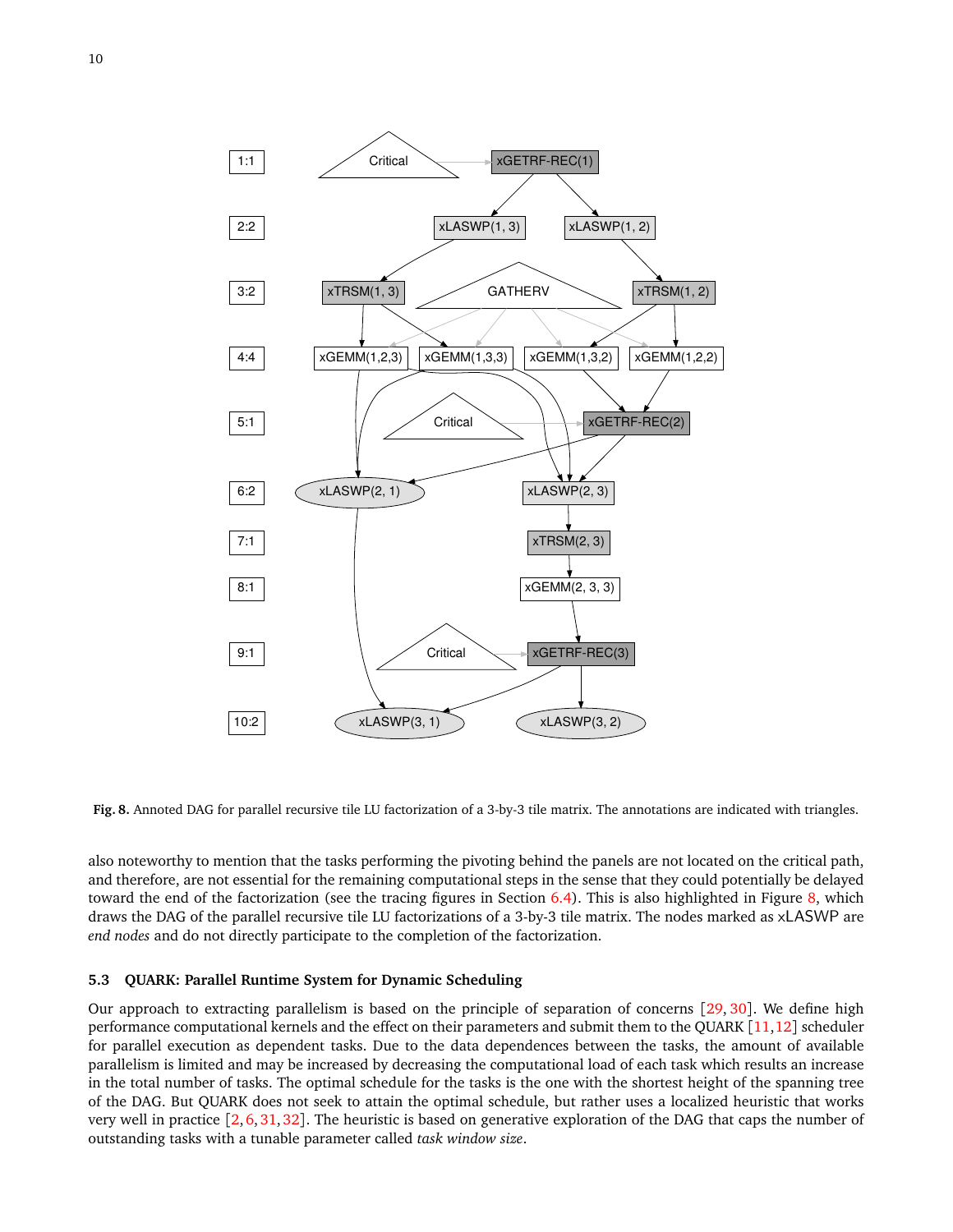To explore more advanced features of QUARK we turn to Figure 8 which shows an annotated DAG of tasks that results from executing our LU factorization on a matrix with 3-by-3 tiles. One feature that we believe makes QUARK stand out is availability of nested parallelism without any constraints on the number of threads executing within a parallel task. The tasks that use these features (and thus are parallel tasks) are the nodes marked as xGETRF-REC(). Each of these tasks may use a variable number of threads to execute, and this is determined at runtime as the panel height decreases with the progress of the factorization.

Another feature of QUARK that we use in our code is the ability to assign priorities to tasks. For our particular situation we only use two priorities: critical and non-critical. The former is reserved for the panel factorization and is marked with a triangle in Figure 8. The former is used for the remaining tasks. This choice was made because the xGETRF-REC() tasks are on the critical path and cannot be overlapped with other tasks in an optimally scheduled DAG. Even though in practice the schedule is not optimal due to a fixed number of cores and the scheduling heuristic, highly prioritized panel factorization is still beneficial.

A feature that is also useful for our code is marked with a triangular node that is labelled as GATHERV in Figure 8. This feature allows for submission of tasks that write to different portions of the same submatrix. The Schur's complement update is performed with xGEMMs and can either be seen as four independent tasks that update disjoint portions of the trailing matrix, or as a single task that updates the trailing matrix, as a whole. In the latter case, the parallelism so abundant in the update would have been lost. GATHERV allows for the recovery of this parallelism by submitting, not one, but multiple tasks that update the same portion of memory. The GATHERV annotations inform QUARK that these multiple tasks are independent of each other even though their data dependencies indicate otherwise.

And finally, QUARK can optionally generate DAGs such as the one featured in Figure 8. This is controlled with an environment variable and can be turned on as necessary as a debugging or profiling feature.

## **6 Experimental Results**

In this section, we show results on the largest shared memory machines we could access at the time of writing this paper. They are representative of a vast class of servers and workstations commonly used for computationally intensive workloads. They clearly show the industry's transition from chips with few cores to few tens of cores; from compute nodes with order *O*(10) cores to *O*(100) designs, and from Front Side Bus memory interconnect (Intel's NetBurst and Core Architectures) to NUMA and ccNUMA hardware (AMD's HyperTransport and Intel's QuickPath Interconnect).

#### **6.1 Environment Settings**

All the experiments are run on a single system that we will call *MagnyCour-48*. *MagnyCour-48*, is composed of four AMD Opteron Magny Cour 6172 Processors of twelve cores each, running at 2.1 GHz, with 128 GB of memory. The theoretical peak for this architecture in single and double precision arithmetics is 806.4 Gflop/s (16.8 Gflop/s per core) and 403.2 Gflop/s (8.4 Gflop/s per core), respectively.

We compare the results against the latest parallel version of the Intel MKL 10.3.2 library released in January 2011, and against the reference LAPACK 3.2 from Netlib linked against the Intel MKL BLAS multithreaded library. We also link against the sequential version of Intel MKL for our code and PLASMA.

#### **6.2 Performance Results**

Figures 9 and 10 present the performance comparisons of the parallel recursive tile LU algorithm against Intel MKL and PLASMA libraries on *MagnyCour-48*, in single and double precision arithmetics, respectively. Each curve is obtained by using the maximum number of cores available on the architecture, and by tuning the parameters to achieve the best asymptotic performance. Five configurations are shown: the LAPACK implementation from Netlib linked against the parallel BLAS from Intel MKL to study the fork-join model, the *Intel MKL* version of DGETRF, the previous algorithm of PLASMA based on incremental pivoting on the two different layouts studied: column-major (or *LAPACK*) and tile layout proper to PLASMA tile algorithms, and finally, our new algorithm *LU rec - Par. Panel* equally on both layouts. Both PLASMA versions correspond to the tile LU algorithm with incremental pivoting and use QUARK as a dynamic scheduling framework. The first version handles the LAPACK interface (native interface), which requires an input matrix in columnmajor data layout, similar to Intel MKL. It thus implies that PLASMA has to convert the matrix in tile data layout before the factorization can proceed and converts it back to column-major data layout at the end of the computation, as originally given by the user. The second configuration is the tile interface (expert interface), which accepts matrices already in tile data layout and therefore, avoids both layout conversions. For our algorithm, the kernel used for the panel is chosen according to the data layout, so no conversions are required.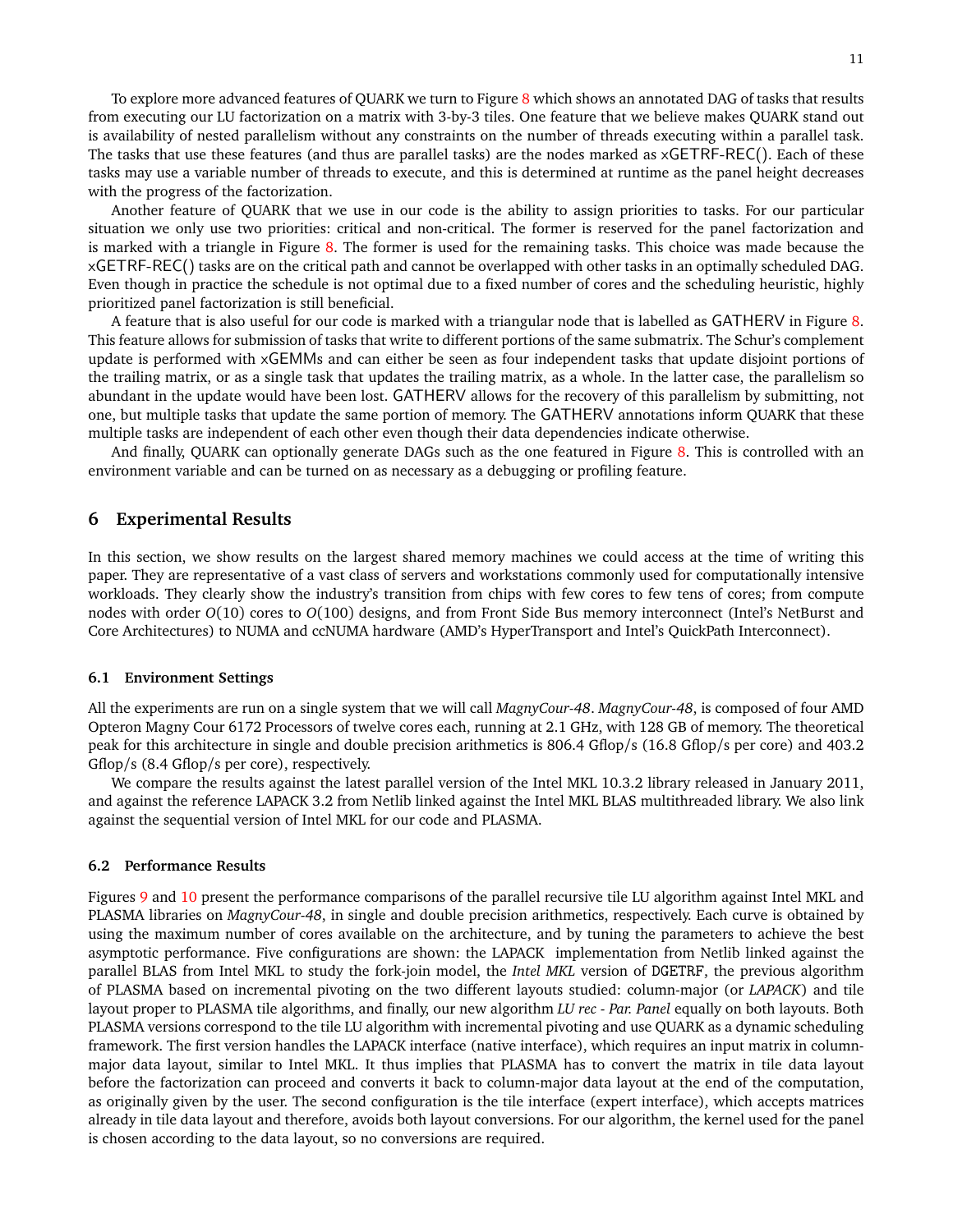We used a tile size  $NB = 240$  and an inner-blocking  $IB = 20$  for PLASMA algorithms and a panel width  $NB = 280$ for our parallel recursive tile LU. Those parameters have been tuned for asymptotic performances. The recursive parallel panel LU algorithm based on column-major and tile data layout obtains roughly a similar performance, which at first glance, may look surprising after the conclusions drawn previously in Section 4.3. It is important to understand that the step of the trailing submatrix update becomes the leading phase in such factorizations because it is rich in Level 3 BLAS operations, and thus, the overhead of memory accesses in the panel is completely hidden by the efficiency of the compute-intensive kernels on tile layout, which makes the recursive parallel panel LU algorithm based on tile data layout competitive compared to the column-major data layout version.

Moreover, Figures 9 and 10 show that asymptotically, we take advantage of the monolithic xGEMM kernel by increasing the performance up to 20% compared to both PLASMA versions. Our implementation, however, is significantly better than Intel MKL asymptotically. The curves also show that the recursive LU algorithm is more sensitive for tuning small sizes than PLASMA algorithms, which produces good performance numbers on small matrix sizes even with the selected couple NB/IB for large matrices. For example, the configuration  $N = 5000$  with 16 threads, gives the same performance ( $\approx$  75 Gflop/s) on PLASMA's incremental pivoting algorithm as on our new algorithm.



**Fig. 9.** Performances of SGETRF on *MagnyCour-48*.

The parallel recursive tile LU algorithm thus provides good performances on many-core architectures. It also retains the standard numerical accuracy as opposed to the incremental pivoting strategy from PLASMA. This obviously comes at a price of a synchronization point added right after each panel computation. And this synchronization point has been considerably weakened by efficiently parallelizing the panel factorization, and by the increase of the level of parallelism during the phase of the trailing submatrix updates, compared to the PLASMA's algorithms. Taking into account the fact that PLASMA's algorithm loses digits of precision, especially when the number of tiles increases [10], our new recursive tile LU factorization clearly appears to be a good alternative, and will eventually replace the current LU algorithm in PLASMA.

#### **6.3 Scalability**

Figures 11 and 12 show the scalability of the parallel recursive tile LU algorithm on *MagnyCour-48* in single and double precision arithmetics, respectively. The scaling experiments have been done according to the number of cores per socket

<sup>&</sup>lt;sup>1</sup> PLASMA incpiv on column-major data Layout includes the translation of the matrix to tile layout for the factorization step, and the translation back to LAPACK layout to return the result to the user.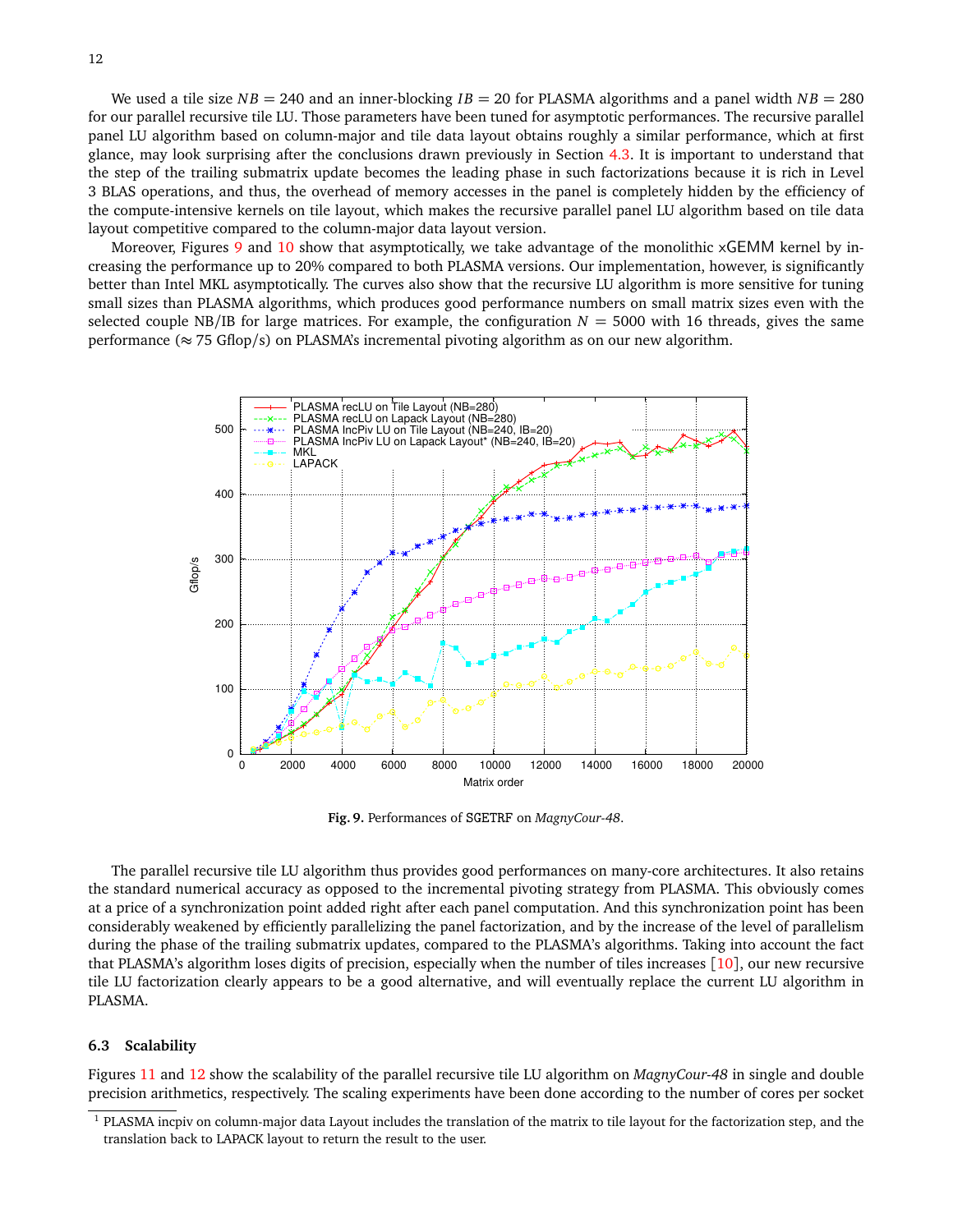

**Fig. 10.** Performances of DGETRF on *MagnyCour-48*.

(i.e., twelve cores), using 6, 12, 24 and 48 threads. For each curve, we used a panel width  $NB = 280$ , which gives the best performance on 48 threads. Since the data is usually allocated by the user and we do not move it around, we used the linux command numactl –interleave=0-X, where X is one less than the number of threads. This command allows us to control NUMA policy by allocating the memory close to the cores, where the threads are bound. We observe that our algorithm scales almost linearly up to 48 threads



**Fig. 11.** Scalability of PLASMA recursive LU on *MagnyCour-48* in single precision.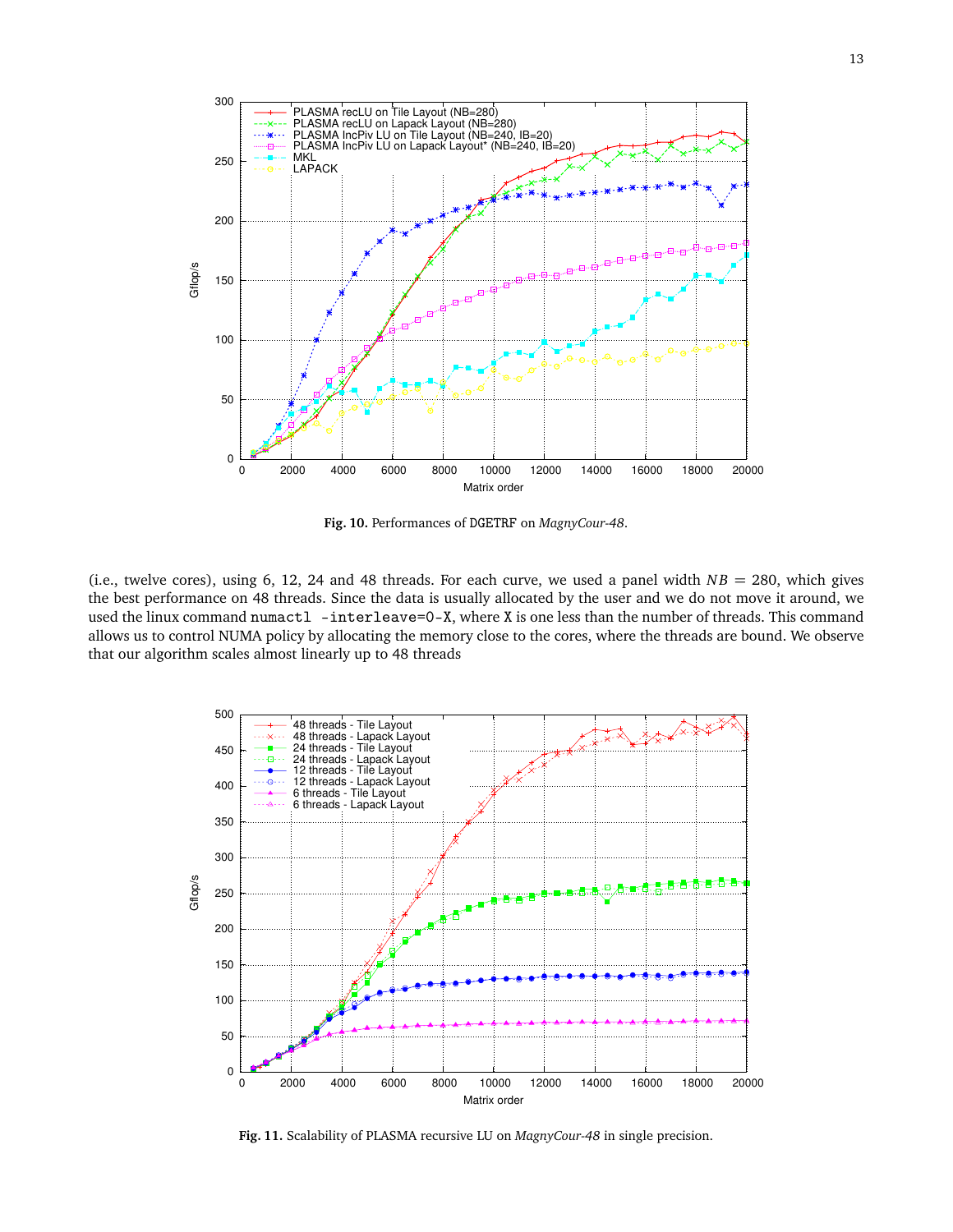

**Fig. 12.** Scalability of PLASMA recursive LU on *MagnyCour-48* in double precision.

#### **6.4 Execution Trace**

This section shows the execution traces of three different versions of the LU algorithm on *MagnyCour-48* with 16 threads on matrices of size 5000  $\times$  5000. These traces have been generated thanks to the EZTrace library [33] and ViTE software [34]. On each trace, the green color is dedicated to the factorization of the panel (light for dgetrf and dark for dtstrf), the blue color illustrates the row update (dtrsm+dlaswp or dgessm), the yellow color represents the update kernel (dgemm or dssssm), the orange color shows the backward swaps, and finally, the gray color highlights the idle time.

The first trace  $13(a)$  is the result of the execution of the PLASMA algorithm. It shows that the tile algorithm results in increasing the degree of parallelism triggered by the first task. The second trace 13(b) depicts the recursive tile LU, where the panel is rather performed by a call to the sequential dgetrf routine from Intel MKL. This algorithm releases as much parallelism as the previous one after the first task, but we clearly observe on the execution trace that the time spent to factorize the first panel is longer than the time needed to factorize the block in the tile algorithm. Another concern in this version is that the time spent on the critical path is significant, which leads to substantial idle time intervals, especially after the first half of the factorization.

Finally, Figure 13(c) shows the execution trace of the same algorithm but with a parallel panel computation instead. This results in a reduced factorization step, which drastically reduces the overall idle time. It is also noteworthy to mention how the lookahead transparently comes into effect at runtime, thanks to the dynamic scheduler QUARK. Moreover, the non-critical tasks, which perform pivot interchanges behind the panel (xLASWP), are postponed until the end of the factorization in order to stress the pursuit of the critical path.

#### **7 Summary and Future Work**

This paper introduced a novel parallel recursive LU factorization with partial pivoting on multicore architecture. Our implementation is characterized by a parallel recursive panel factorizations while the computation on the trailing submatrix is carried on by using a tiled algorithm. Not only does this implementation achieve higher performance than the corresponding routines in LAPACK, (up to 3-fold speed-up) and MKL (up to 40% speed-up), but it also maintains the numerical quality of the standard LU factorization algorithm with partial pivoting which is not the case for PLASMA. Our approach uses a parallel fine-grained *recursive* formulation of the panel factorization step. Based on conflict-free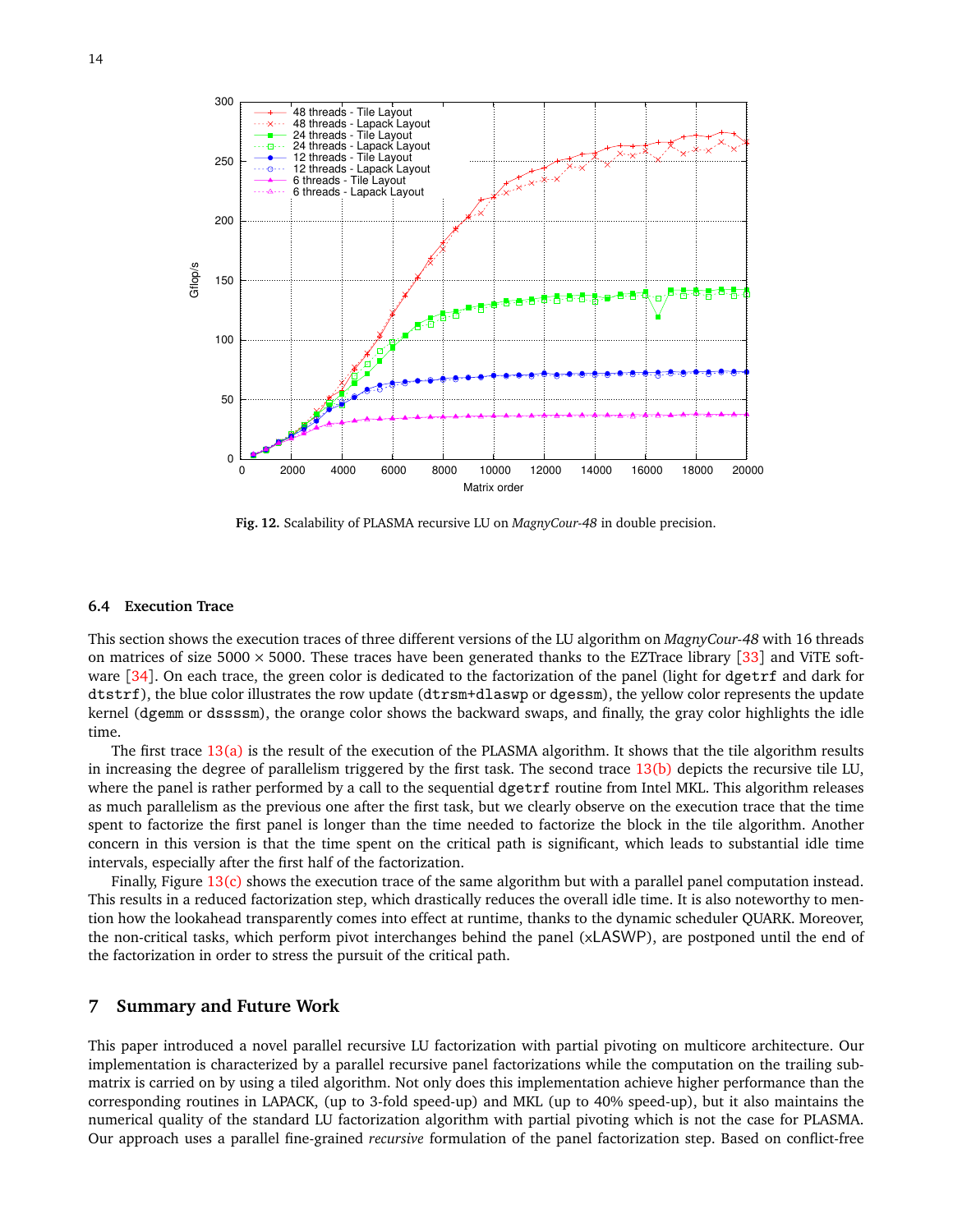

(a) Incremental pivoting DGETRF with  $N = 5000$ ,  $NB = 220$  and  $IB = 20$ 



(b) Recursive LU DGETRF with sequential panel factorization,  $N = 5000$  and  $NB = 220$ 



220

**Fig. 13.** Execution traces of the different variant of LU factorization using Quark. Light green: dgetrf, dark green: dtstrf, light blue: dtrsm or dgessm, yellow: dgemm or dssssm and orange: dlaswp.

partitioning of the data and lockless synchronization mechanisms, our implementation lets the overall computation naturally flow without contention. The dynamic runtime system QUARK is then able to schedule tasks with heterogeneous granularities and to transparently introduce algorithmic lookahead.

The natural extension for this work would be the application of our methodology and implementation techniques to tile QR factorization. Even though, the tile QR factorization does not suffer from loss of numerical accuracy when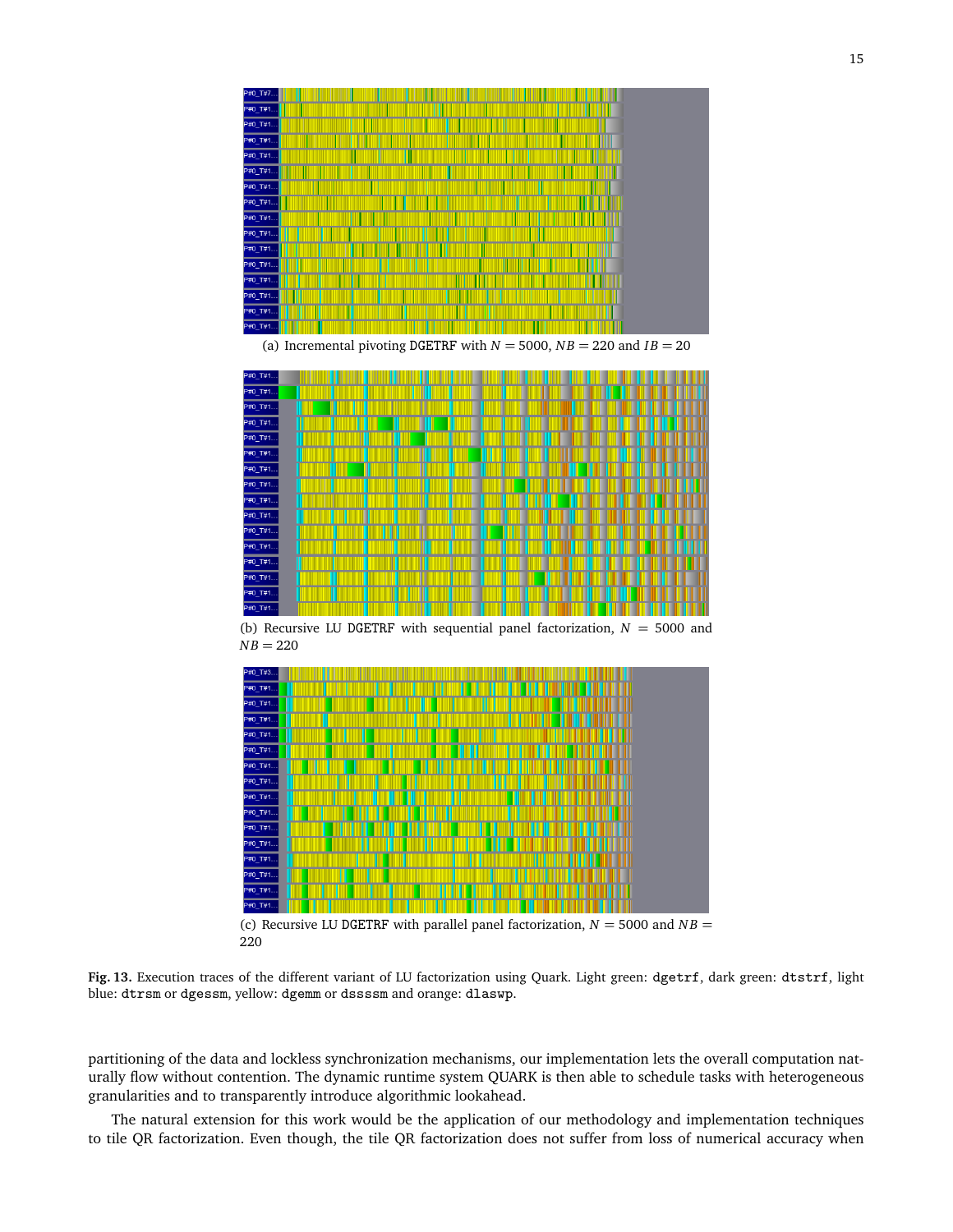compared to the standard QR factorization thanks to the use of orthogonal transformations, a performance hit has been noticed for asymptotic sizes (also seen for the tile LU from PLASMA). And this is mainly due to the most compute intensive kernel, which is composed of successive calls to Level 3 BLAS kernels. If the QR panel would have been parallelized (similarly to the LU panel), the update would be much simpler (especially when targeting distributed systems) and based on single calls to xGEMM. The overall performance will then be guided solely by the performance of the matrix-matrix multiplication kernel, which is crucial when targeting asymptotic performance.

## **References**

- 1. Anderson E, Bai Z, Bischof C, Blackford SL, Demmel JW, Dongarra JJ, Croz JD, Greenbaum A, Hammarling S, McKenney A, *et al.*. *LAPACK User's Guide*. 3rd edn., Society for Industrial and Applied Mathematics: Philadelphia, 1999.
- 2. Agullo E, Hadri B, Ltaief H, Dongarrra J. Comparative study of one-sided factorizations with multiple software packages on multicore hardware. *SC '09: Proceedings of the Conference on High Performance Computing Networking, Storage and Analysis*, ACM: New York, NY, USA, 2009; 1–12, doi:http://doi.acm.org/10.1145/1654059.1654080.
- 3. University of Tennessee. *PLASMA Users' Guide, Parallel Linear Algebra Software for Multicore Architectures, Version 2.3* November 2010.
- 4. Agullo E, Demmel J, Dongarra J, Hadri B, Kurzak J, Langou J, Ltaief H, Luszczek P, Tomov S. Numerical linear algebra on emerging architectures: The PLASMA and MAGMA projects. *Journal of Physics: Conference Series* 2009; **180**.
- 5. The FLAME project April 2010. http://[z.cs.utexas.edu](http://z.cs.utexas.edu/wiki/flame.wiki/FrontPage)/wiki/flame.wiki/FrontPage.
- 6. Luszczek P, Ltaief H, Dongarra J. Two-stage tridiagonal reduction for dense symmetric matrices using tile algorithms on multicore architectures. *IEEE International Parallel and Distributed Processing Symposium* May 2011; .
- 7. Sorensen DC. Analysis of pairwise pivoting in gaussian elimination. *IEEE Tranasactions on Computers* March 1985; **C-34**(3).
- 8. Buttari A, Langou J, Kurzak J, Dongarra JJ. A Class of Parallel Tiled Linear Algebra Algorithms for Multicore Architectures. *Parellel Comput. Syst. Appl.* 2009; **35**:38–53.
- 9. Quintana-Ortí G, Quintana-Ortí ES, Geijn RAVD, Zee FGV, Chan E. Programming matrix algorithms-by-blocks for thread-level parallelism. *ACM Trans. Math. Softw.* July 2009; **36**:14:1–14:26.
- 10. Agullo E, Augonnet C, Dongarra J, Faverge M, Langou J, Ltaief H, Tomov S. LU Factorization for Accelerator-based Systems. *ICL Technical Report ICL-UT-10-05, Submitted to AICCSA 2011* December 2010; .
- 11. Kurzak J, Ltaief H, Dongarra J, Badia R. Scheduling dense linear algebra operations on multicore processors. *Concurrency and Computation: Practice and Experience* January 2010; **22**(1):15–44.
- 12. Ltaief H, Kurzak J, Dongarra J, Badia R. Scheduling two-sided transformations using tile algorithms on multicore architectures. *Journal of Scientific Computing* 2010; **18**:33–50.
- 13. Intel, Math Kernel Library (MKL). http://[www.intel.com]( http://www.intel.com/software/products/mkl/)/software/products/mkl/.
- 14. Elmroth E, Gustavson FG. New serial and parallel recursive QR factorization algorithms for SMP systems. *Proceedings of PARA 1998*, 1998.
- 15. Georgiev K, Wasniewski J. Recursive Version of LU Decomposition. *Revised Papers from the Second International Conference on Numerical Analysis and Its Applications* 2001; :325–332.
- 16. Dongarra J, Eijkhout V, Luszczek P. Recursive approach in sparse matrix LU factorization. *Sci. Program.* January 2001; **9**:51–60.
- 17. Irony D, Toledo S. Communication-efficient parallel dense LU using a 3-dimensional approach. *Proceedings of the 10th SIAM Conference on Parallel Processing for Scientific Computing*, Norfolk, Virginia, USA, 2001.
- 18. Dongarra JJ, Luszczek P, Petitet A. The LINPACK benchmark: Past, present, and future. *Concurrency and Computation: Practice and Experience* 2003; **15**:1–18.
- 19. Castaldo AM, Whaley RC. Scaling LAPACK panel operations using Parallel Cache Assignment. *Proceedings of the 15th ACM SIG-PLAN symposium on Principles and practice of parallel programming* 2010; :223–232.
- 20. Gustavson FG. Recursion leads to automatic variable blocking for dense linear-algebra algorithms. *IBM Journal of Research and Development* November 1997; **41**(6):737–755.
- 21. Chan E, van de Geijn R, Chapman A. Managing the complexity of lookahead for LU factorization with pivoting. *Proceedings of the 22nd ACM symposium on Parallelism in algorithms and architectures* 2010; :200–208.
- 22. Anderson E, Dongarra J. Implementation guide for lapack. *Technical Report UT-CS-90-101*, University of Tennessee, Computer Science Department April 1990. LAPACK Working Note 18.
- 23. Amdahl GM. Validity of the single-processor approach to achieving large scale computing capabilities. *AFIPS Conference Proceedings*, vol. 30, AFIPS Press, Reston, VA: Atlantic City, N.J., 1967; 483–485.
- 24. Gustafson JL. Reevaluating Amdahl's Law. *Communications of ACM* 1988; **31**(5):532–533.
- 25. Sundell H. Efficient and practical non-blocking data structures. Department of computer science, Chalmers University of Technology, Göteborg, Sweden November 5 2004. PhD dissertation.
- 26. Yi Q, Kennedy K, You H, Seymour K, Dongarra J. Automatic blocking of QR and LU factorizations for locality. *2nd ACM SIGPLAN Workshop on Memory System Performance (MSP 2004)*, 2004.
- 27. Blackford LS, Choi J, Cleary A, D'Azevedo EF, Demmel JW, Dhillon IS, Dongarra JJ, Hammarling S, Henry G, Petitet A, *et al.*. *ScaLAPACK Users' Guide*. Society for Industrial and Applied Mathematics: Philadelphia, 1997.
- 28. Haidar A, Ltaief H, YarKhan A, Dongarra JJ. Analysis of Dynamically Scheduled Tile Algorithms for Dense Linear Algebra on Multicore Architectures. *ICL Technical Report UT-CS-11-666, LAPACK working note #243, Submitted to Concurrency and Computations* 2010; .